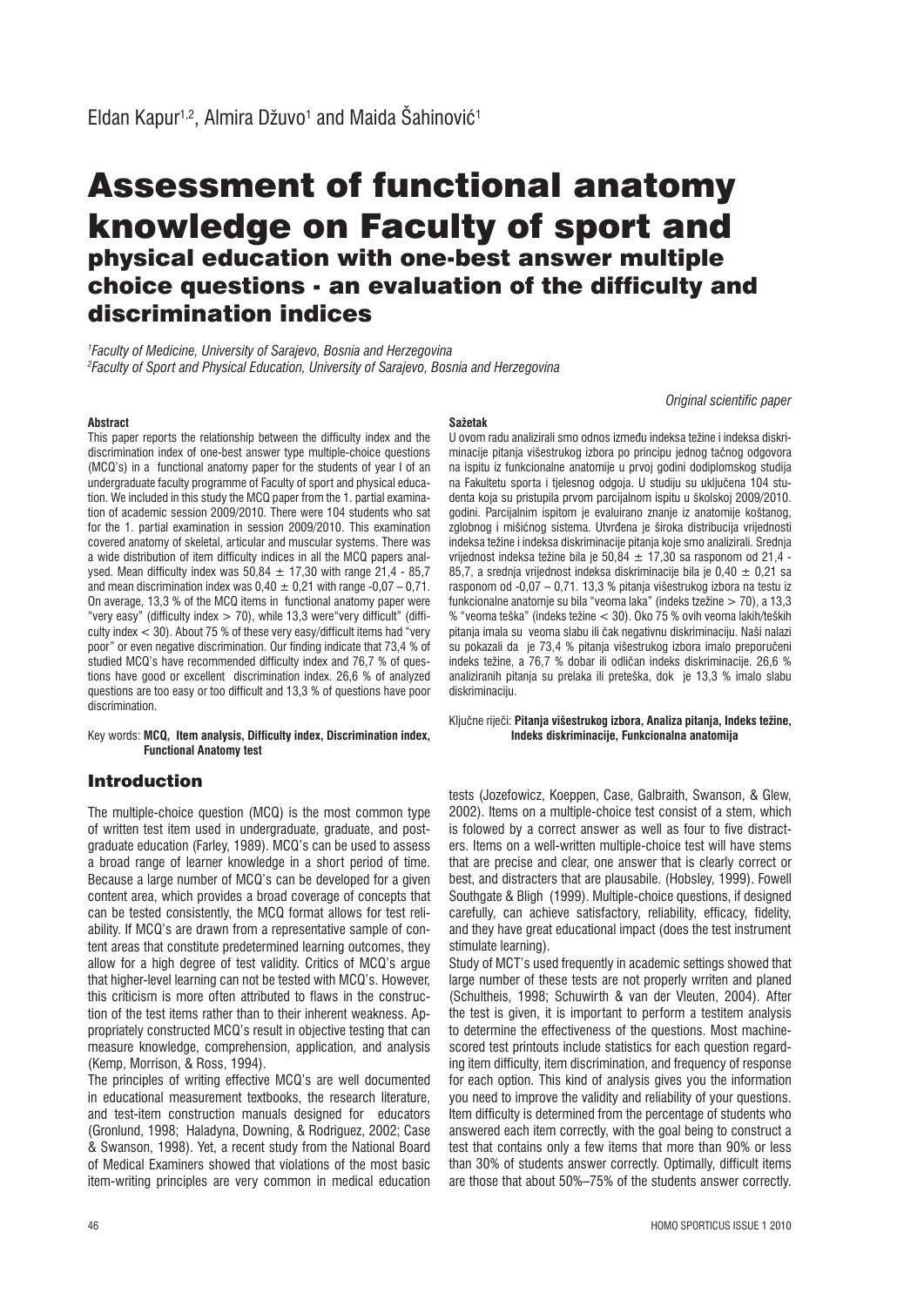Items are considered low to moderately difficult if between 70% and 85% of the students select the correct response.

Item discrimination refers to the percentage difference in correct responses between two groups of students (generally referring to students in the top 27% and the lower 27%). The discrimination ratio for an item will fall between  $-1.0$  and  $+1.0$ . The closer the ratio is to  $+1.0$ , the more effectively that item distinguishes students who know the material (the top group) from those who don't (the bottom group). Ideally, each item will have a ratio of at least 0,5 (Davis, 1993). An item with a discrimination of 0,6 or greater is considered a very good item, whereas a discrimination of less than 0,24 indicates a marginal or low discrimination item that needs to be revised (Vydareny, Blane, & Calhoun, 1986). An item with a negative index of discrimination indicates that the poor students answer correctly more often than do the good students, and such items should be avoided.

### Methods

The MCQ items were first written by individual teachers and vetted at their respective department for content accuracy. The vetted questions (newly written or extracted from the bank) were then chosen by the departmental head before being submitted to the students on partial examination.

MCQ items taken from past Year I examinations were analysed to illustrate the principles and methods of scoring and calculation level of difficulty and power of discrimination. We included in this study the MCQ papers from the 1. partial examination of academic session 2009/2010. There were 104 students from Faculty of sport and physical education who sat for the 1. partial examination in session 2009/2010. This examination covered anatomy of skeletal, articular and muscular systems.

The MCQ paper contained 30 questions and was to be completed in 30 minutes. Each question consisted of a stem and 5 completing phrases, with one best answer. A correct response to an item was awarded 1 mark, and a no-attempt or blank response was given 0 marks. There is no deduction of marks for wrong answer. The highest possible score is 30, and lowest 0.

The mean and standard deviation of the original scores were computed by standard statistical methods. The results of students' performance in these MCQ test were then used to determine the difficulty index and discrimination index of each MCQ item in the respective test. All the 104 students were ranked in order of merit from the highest score to the lowest score (6). According to Ebel, R.L. (1965) the first 27% of the students constitute the high group (H), and the last 27% the low group (L).The difficulty index and discrimination index were then calculated according to Guilbert J-J (1957):

# **DIFFICULTY INDEX =**  $H + L$  **x 100**

where the H is the number of correct answer in the high group, L is the number of correct answer

## **DISCRIMINATION INDEX =**  $2(H - L)$  **x 100**

**N**<br> **N** 

in low group and N is the total number of students in both groups. Hence, the higher difficulty index value, the lower is the difficulty, and the greater the difficulty of an item, the lower is its index. The higher the discrimination index, the better the item can determine the difference, i.e., discriminate, between those students with high test scores and those with low ones.

#### Results

Table 1 show the distribution of the original scores on 1. functional anatomy partial examination which was necessary for establishing two groups of students, generally referring to students in the top 27% and the lower 27%, according to Ebel (1967).

*Table 1. The distribution of the original scores*

| Original scores | Number of students | % of students |
|-----------------|--------------------|---------------|
| $6 - 9$         | 16                 | 15,5          |
| $10 - 13$       | 12                 | 11,5          |
| $14 - 17$       | 42                 | 40,5          |
| $18 - 21$       | 24                 | 23            |
| $22 - 25$       | 10                 | 9,5           |
| Total           | 104                | 100           |

Mean difficulty index was  $50,84 \pm 17,30$  with range  $21,4 - 85,7$ (Table 2 and 5). In 73,4 % of the MCQ's difficulty index was acceptable (table 3), with 16,7 % of ideal questions (difficulty index 50 – 60) (Table 4, Figure 1). On the other hand 13,3 % of questions were too difficult (difficulty index  $<$  30, mean 24,1  $\pm$  5,4), while 13,3 were to easy (difficulty index >70, mean 78,6  $\pm$  6,5) (Table 3).

*Table 2. The difficulty index and discrimination index of the 30 MCQ's*

| Question number   | <b>Difficulty</b><br>index | Discrimination<br>index |
|-------------------|----------------------------|-------------------------|
| 1.                | 39,3                       | 0,64                    |
| $\overline{2}$ .  | 82,1                       | 0,36                    |
| $\overline{3}$ .  | 71,5                       | 0,28                    |
| 4.                | 39,3                       | 0,36                    |
| $\overline{5}$ .  | 60,7                       | 0,64                    |
| $\overline{6}$ .  | 60,7                       | 0,5                     |
| 7.                | 64,3                       | 0,43                    |
| 8.                | $\overline{21,4}$          | 0,29                    |
| 9.                | 64,3                       | 0,57                    |
| 10.               | 57,1                       | 0,71                    |
| 11.               | 53,6                       | $-0,07$                 |
| 12.               | 46,4                       | 0,64                    |
| 13.               | $\overline{75}$            | 0,36                    |
| $\overline{14}$ . | 28,6                       | 0,29                    |
| $\overline{15}$ . | 35,7                       | 0,43                    |
| 16.               | 39,2                       | 0,64                    |
| $\overline{17}$ . | 85,7                       | 0,14                    |
| 18.               | 46,4                       | 0,36                    |
| 19.               | 17,9                       | $-0,07$                 |
| 20.               | 35,7                       | 0,29                    |
| $\overline{2}1.$  | 60,7                       | 0,5                     |
| $\overline{22}$ . | 64,3                       | 0,43                    |
| 23.               | 67,9                       | 0,36                    |
| 24.               | 28,6                       | $\overline{0}$          |
| 25.               | 42,9                       | 0,29                    |
| 26.               | 50                         | 0,43                    |
| $\overline{27}$ . | $\overline{50}$            | 0,57                    |
| 28.               | 42,9                       | 0,57                    |
| 29.               | 50                         | 0,71                    |
| 30.               | 42,9                       | 0,43                    |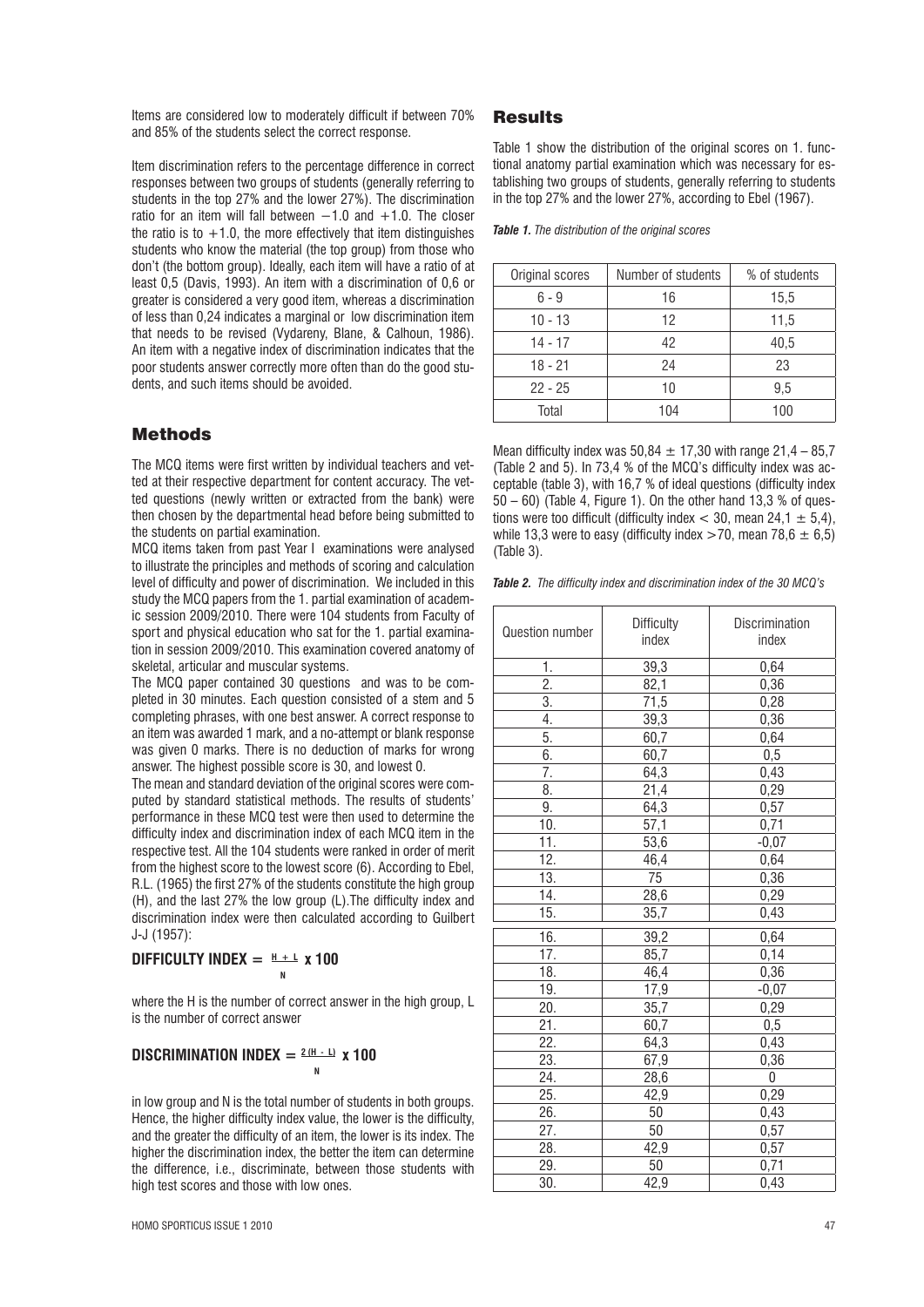*Table 3. Distribution of the difficulty index of the 30 MCQ's*

| <b>Difficulty</b><br>index | Interpretation*      | Question number                                                                 | Number of<br>Questions | % of Questions |
|----------------------------|----------------------|---------------------------------------------------------------------------------|------------------------|----------------|
| >70                        | Too easy             | 2,3,13,17                                                                       | 4                      | 13,3           |
| $30 - 70$                  | Average, recommended | 1,4,5,6,7,9,10,11,<br>12, 15, 16, 18, 20,<br>21, 22, 23, 25, 26,<br>27,28,29,30 | 22                     | 73,4           |
| $<$ 30                     | Too difficult        | 8, 14, 19, 24                                                                   | 4                      | 13,3           |
|                            |                      | <b>TOTAL</b>                                                                    | 30                     | 100            |

*Table 4. Distribution of ideal guestions of the 30 MCQ's*

| Difficulty<br>index | Interpretation* | Question number | <b>Number of Questions</b> | % of Questions |
|---------------------|-----------------|-----------------|----------------------------|----------------|
| $50 - 60$           | Ideal questions | 10,11,26,27,29  |                            | 16.7           |
| Difficulty<br>index | Interpretation* | Question number | <b>Number of Questions</b> | % of Questions |
| $50 - 60$           | Ideal questions | 10,11,26,27,29  |                            | 16.7           |

*Figure 1. Amplitude of difficulty index*



*Table 5. Mean difficulty index MCQ paper analysed for 1. partial examinations (n = 30 test items)* 

| Academic session | Partial examination | Number of students | Difficulty index  |               |
|------------------|---------------------|--------------------|-------------------|---------------|
|                  |                     | Mean $\pm$ SD      | Range             |               |
| 2008/2009        |                     | 52                 | $50.84 \pm 17.30$ | $21.4 - 85.7$ |

Mean discrimination index was  $0,40 \pm 0,21$ , with range  $-0,07$  – 0,71 (Table 7). Analysis of MCQ's shows that we had 86,7 % of questions with good or excellent discrimination index (Table 6, Figure 2). 13,3 % of questions had low discrimination index  $(<0,15)$ (Table 6). Note that two questions had a negative discrimination index (question 11, -0,07; question 19, -0,07) (Table 2).

*Table 6. Distribution of the discrimination index of the 30 MCQ's* 

| Discrimination index | Interpretation*             | Question number                                                          | Number of<br>Questions | % of Questions |
|----------------------|-----------------------------|--------------------------------------------------------------------------|------------------------|----------------|
| $\ge 0,35$           | Excellent<br>discrimination | 1,2,4,5,6,7,9,10,12<br>13, 15, 16, 18, 21, 22,<br>23, 26, 27, 28, 29, 30 | 21                     | 70             |
| $0,25 - 0,34$        | Good discrimination         | 3,8,14,20,25                                                             | 5                      | 16,7           |
| $0,15 - 0,24$        | Marginal<br>discrimination  |                                                                          | 0                      | 0              |
| < 0.15               | Poor discrimination         | 11, 17, 19, 24                                                           | 4                      | 13.3           |
| TOTAL                |                             | 30                                                                       | 100                    |                |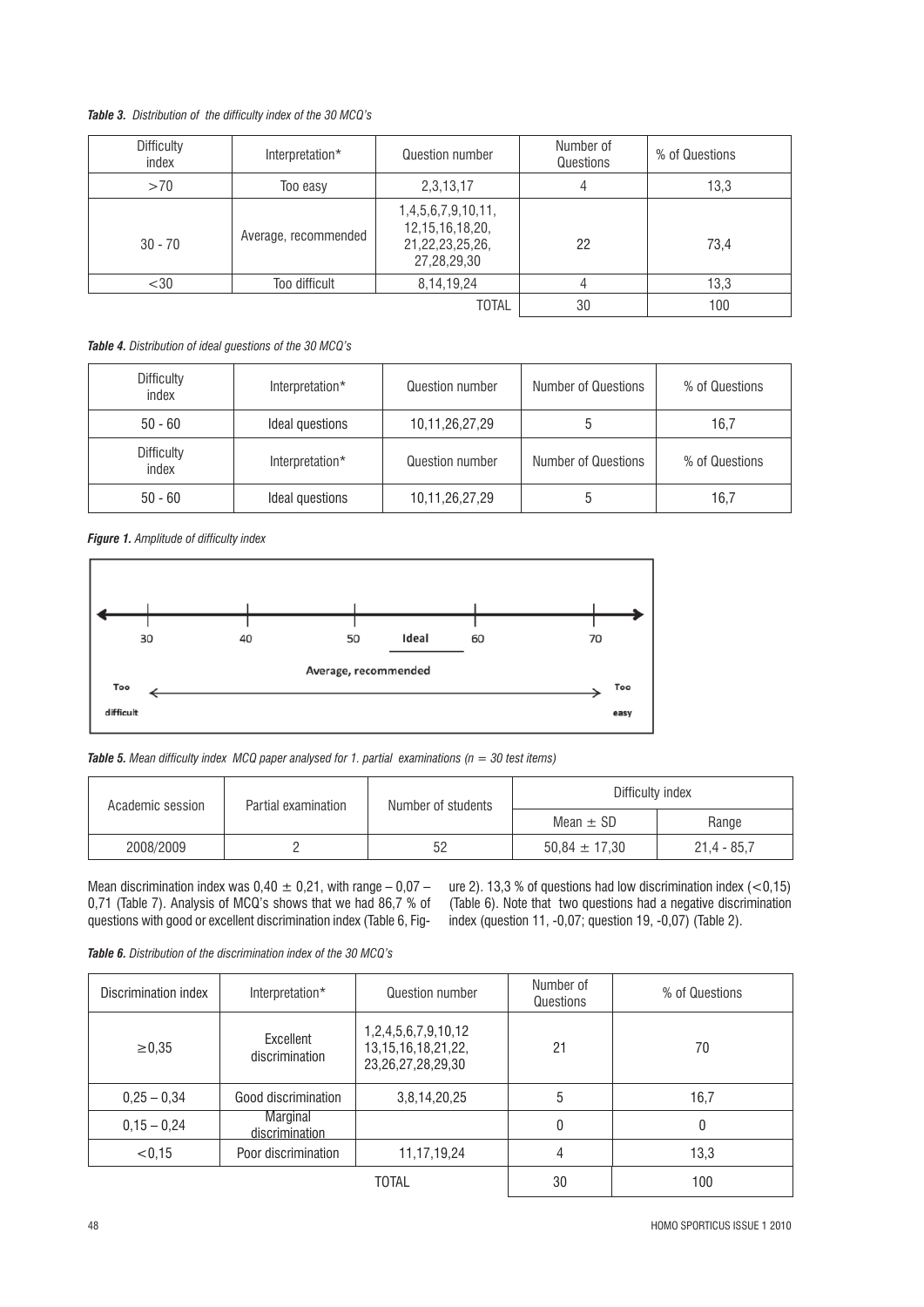

*Table 7. Mean discrimination index MCQ paper analysed for 1. partial examinations (n = 30 test items)*

| Academic session | Partial examination | Number of students | Discrimination index |                |
|------------------|---------------------|--------------------|----------------------|----------------|
|                  |                     | Mean $\pm$ SD      | Range                |                |
| 2008/2009        |                     | 52                 | $0.40 \pm 0.21$      | $-0.07 - 0.71$ |

Table 8 shows that difficult and easy questions account gor great majority (75 %) of the MCQ's of low discrimination index  $\zeta$  < 0.15). Note that of 26 MCQ's with good or excellent discrimination value,

84,6 % were acceptable questions (difficulty index  $30 - 70$ ), while 14,4 % were difficult and easy questions (Table 9).

**Table 8.** Relation between difficulty index and discrimination index (MCQ's of low discrimination value; discrimination index  $\leq 0.24$ )

| Difficulty index | <b>Number of Questions</b> | % of Questions |
|------------------|----------------------------|----------------|
| >70              |                            |                |
| $30 - 70$        |                            | 25             |
| -30              |                            | 50             |
| Total            |                            | 100            |

*Table 9. Relation between difficulty index and discrimination index (MCQ's of good or excellent discrimination value; discrimination index 0,25).*

| Difficulty index | <b>Number of Questions</b> | % of Questions |
|------------------|----------------------------|----------------|
| >70              |                            |                |
| $30 - 70$        | nr                         | 84.6           |
| :30              |                            |                |
| Total            | 26                         | 100            |

#### **Discussion**

As with other health professional training, the effective measurement of knowledge is an important component of both, education and practice (Case & Swanson, 1998).). Furthermore, the methods used to analyse the evidence resulting from the tasks (i.e., interpretation) need to be aligned with the aspects of achievement that are to be assessed (i.e., cognition) and the tasks used to collect evidence about students' achievement (i.e., observation). Therefore, it is important for us to evaluate our MCQ items to see how effective they are in assessing the knowledge of our students in the functional anatomy, and in predicting their total test scores. Many methods have been developed to calculate the discriminatory power of individual items; e.g., difficulty index, discrimination index, biserial correlation coefficient, point biserial correlation coefficient, and phi coefficient (Kelley, 1939). The basic purpose of the methods is to give a numerical value to the relationship between scores for the total MCQ test and the score for a single item. This numerical value is the difficulty index and index of the discriminatory effectiveness of the item. Although there are various similar ways of calculating the discrimination index, we used the simplified technique of selecting the upper and lower 27%, which have been demonstrated by Kelley (1939) to be the most efficient fraction. Difficulty and discrimination indices are important in that poor discriminatory items are a valuable signpost towards ambiguous wording, grey areas of opinion and perhaps, even wrong keys. However, we must recognise that there may be other factors that need to be taken into account when using difficulty and discrimination indices to categorise MCQ's as "good" or "bad"( Guilbert, 1957). In this paper, item difficulty and discrimination indices were calculated for each one of MCQ's because it is well known fact that quality of a MCT is dependent of its items quality. An ideal MCQ should have item difficulty in range from 50 to 60, and discrimination index more than 0,35 (Kemp, Morrison, & Ros, 1994; Hobsley, 1999; Schulthei, 1998). In this survey, 16,7 % of MCQ's difficulty ranged between 50 and 60 (ideal questions), but 73,4 % of MCQ's had appropriate difficulty index. Our finding indicate that 73,3 % of questions